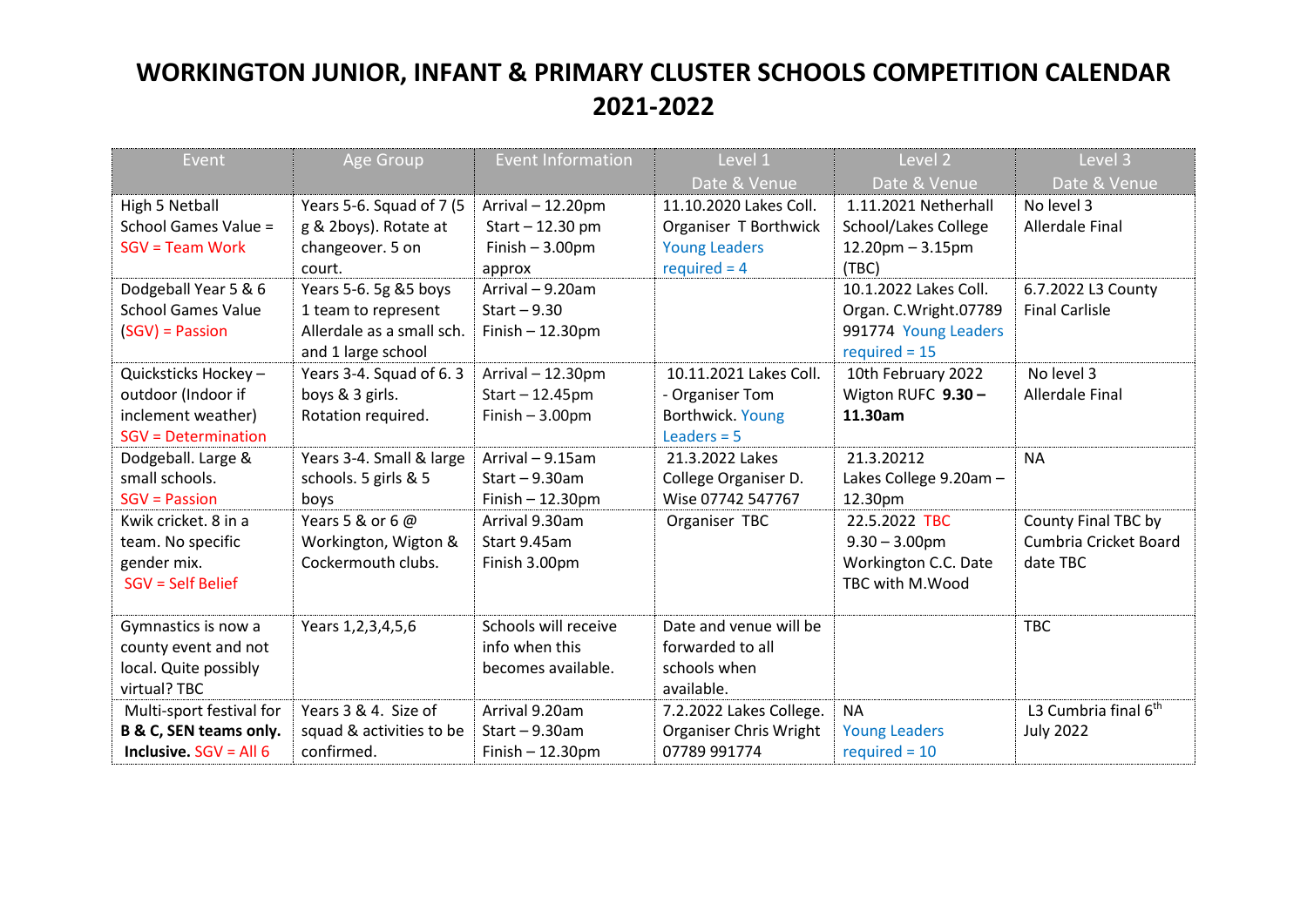| <b>INFANT ONLY EVENT</b>                                                                                          |                                                                                                                       |                                                 |                                                                                   |                                                 |           |  |  |  |  |
|-------------------------------------------------------------------------------------------------------------------|-----------------------------------------------------------------------------------------------------------------------|-------------------------------------------------|-----------------------------------------------------------------------------------|-------------------------------------------------|-----------|--|--|--|--|
| Multi Skills Festival<br>Small sch. - 1 team,<br>Large sch. $-2$ teams,<br>10 -15 in each team.<br><b>Indoors</b> | Years 1 & 2<br>School Games Value =<br>6 (Passion, Teamwork,<br>Self-Belief, Honesty,<br>Teamwork &<br>Determination. | Arrive 9.20am<br>Start 9.30pm<br>Finish 12.30am | Organiser<br>28.2.2022<br>Chris Wright. Young<br>Leaders required =<br>approx. 20 | Lakes College                                   | <b>NA</b> |  |  |  |  |
| Kinder Cricket Festival.<br>No specific gender mix.<br>Outdoors.                                                  | Year 1 & 2<br>$SGV = as above$                                                                                        | Arrive 9.15am<br>Finish 12.30pm                 | 17.6.2022<br>Workington C.C.                                                      | 07791 315444<br>Organiser Chris<br>Hodgson      | <b>NA</b> |  |  |  |  |
| Football small sch. 2x5.<br>Large sch. 3 teams of 5<br>(outdoors). No specific<br>gender mix. Outdoors.           | Year 1 & 2<br>$SGV = as above$                                                                                        | Arrival - 9.30pm<br>Finish $-11.45$ pm          | 9.5.2022 Lakes College<br>Organiser Chris Wright<br>MUGA outside.                 | <b>Young Leaders</b><br>required = $approx. 20$ | <b>NA</b> |  |  |  |  |
| Kinder Cricket Festival<br>(mixed teams if<br>preferred) Outdoors.                                                | Year 1 & 2<br>$SGV = as above$                                                                                        | Arrival 9.15, Start 9.30<br>Finish 12.30pm      | 8.7.2022<br>Workington cricket<br>club                                            | Organiser- C. Hodgson<br>07791 315444           | <b>NA</b> |  |  |  |  |

- Orienteering for Year 5 & 6 will be localised events with the `invited` school (winner?) being selected to represent Allerdale at the Level 3 School Games **6.7.2022** in Carlisle.
- It is important that all competing schools check the rules, regulations and squad sizes for their respective events prior to the competition.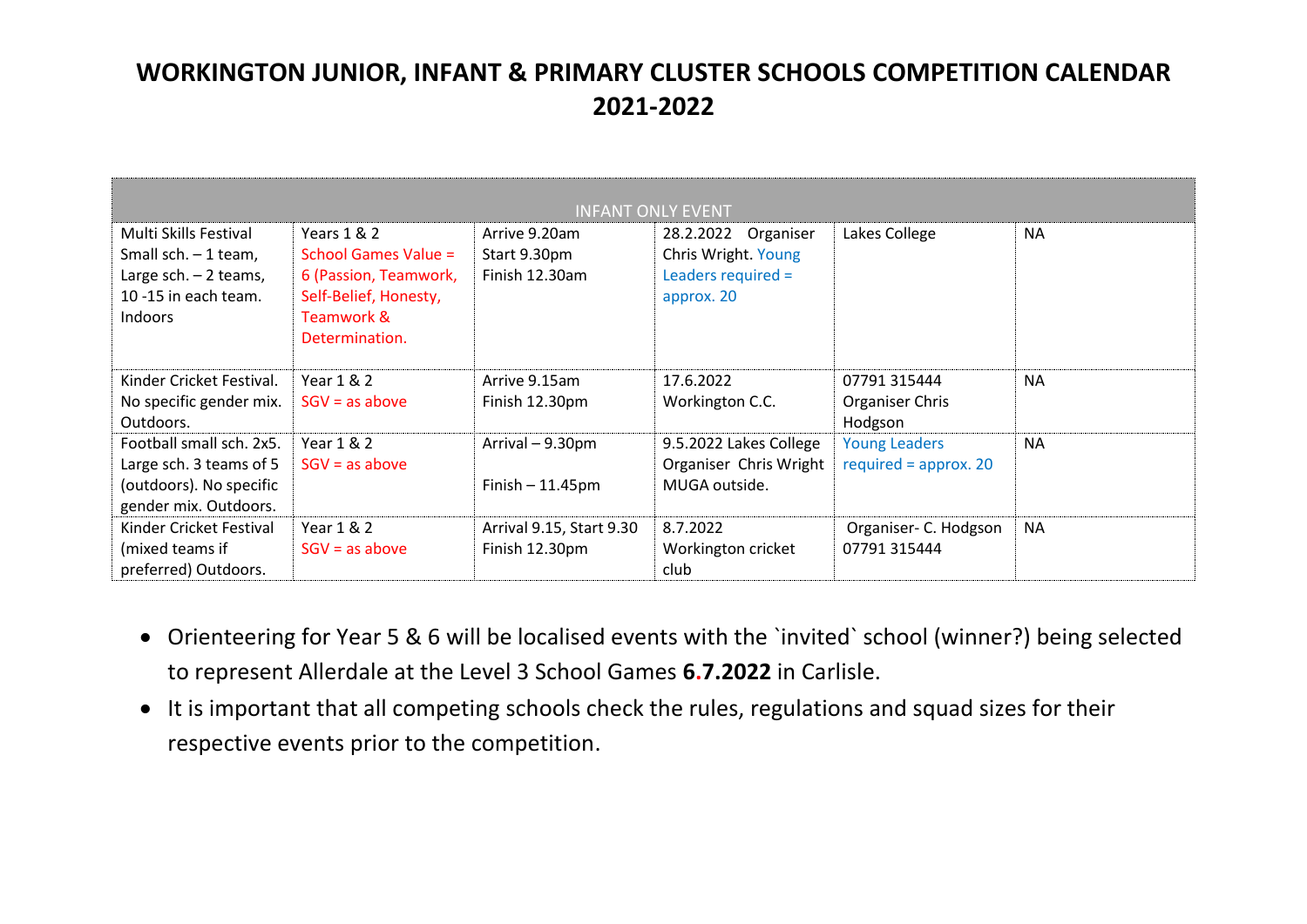- The `2021–22 School Games Handbook` will be emailed to all schools by Linda Borthwick in September 2021. **All rules, regulations and squad sizes will be found in this handbook.**
- The West Lakes College health & safety policy requires them to be aware of the number of vehicles, number of bodies on site for an organised event. Please ensure you sign your school on site.
- Please ensure pupils are wearing appropriate clothing for the event and have access to water.
- Inclement weather events will be transferred indoors.
- Due to unavailability of secondary school Young Leaders at some events staff (or pupils with knowledge) **may** be needed to assist/record at the event.
- Please ensure your school has entered the competition at **least a week** in advance of actual competition date.
- Please ensure the accompanying **member staff are aware of the rules/regulations** of the competition they are attending. (This avoids embarrassment as the event organiser will not have time to clarify rules to staff or pupils on the day).
- If you have a query at any event, please speak to the member of staff I/C and **NOT** the young leader.
- Please ensure your pupil/staff ratio is appropriate for the group, that a member of staff brings a first aid kit and is aware of any medical conditions of accompanied children.